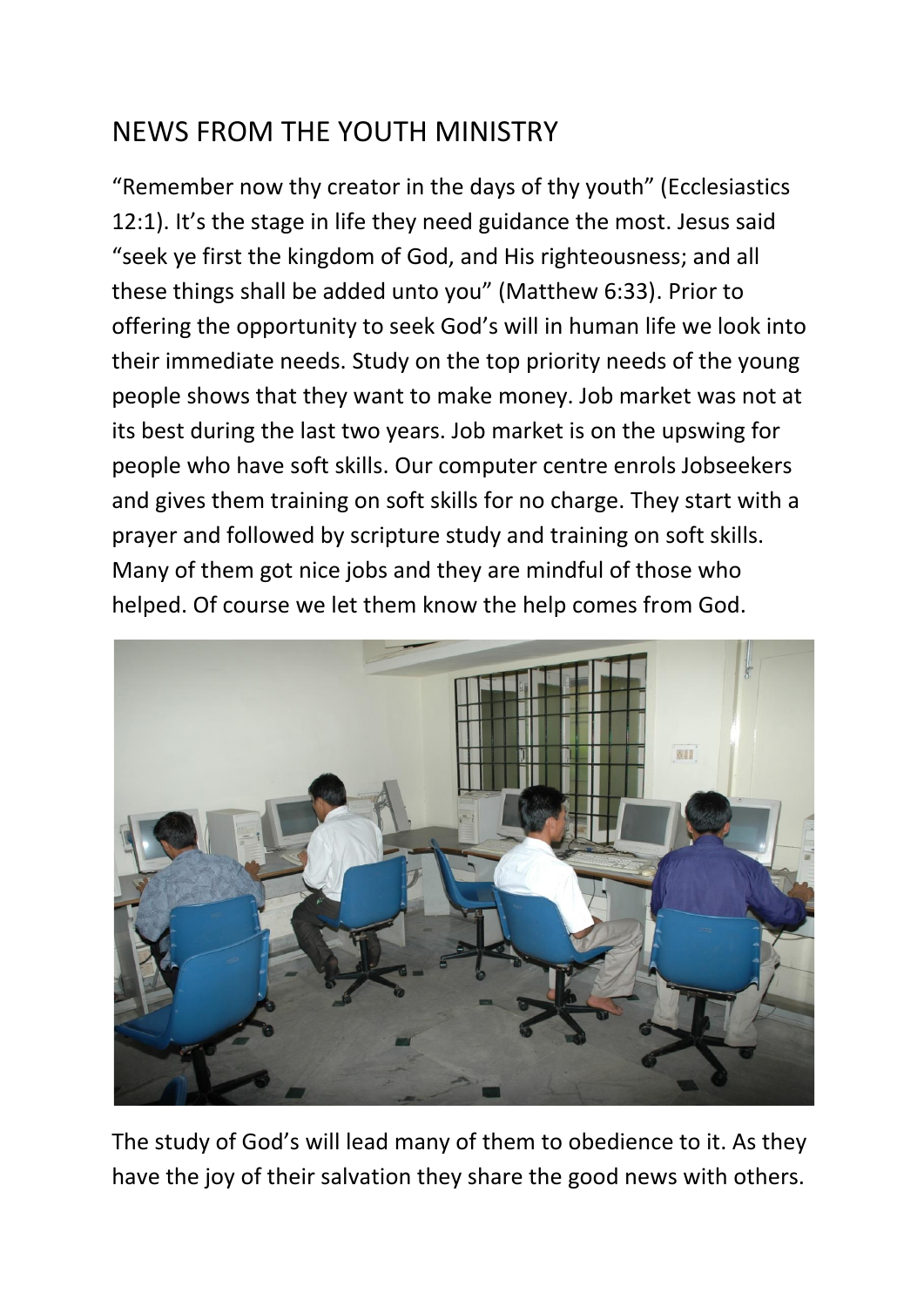

Each one of them appreciates the copy of Bible given to them and the help to study it. They are the most joyful finding the living God.

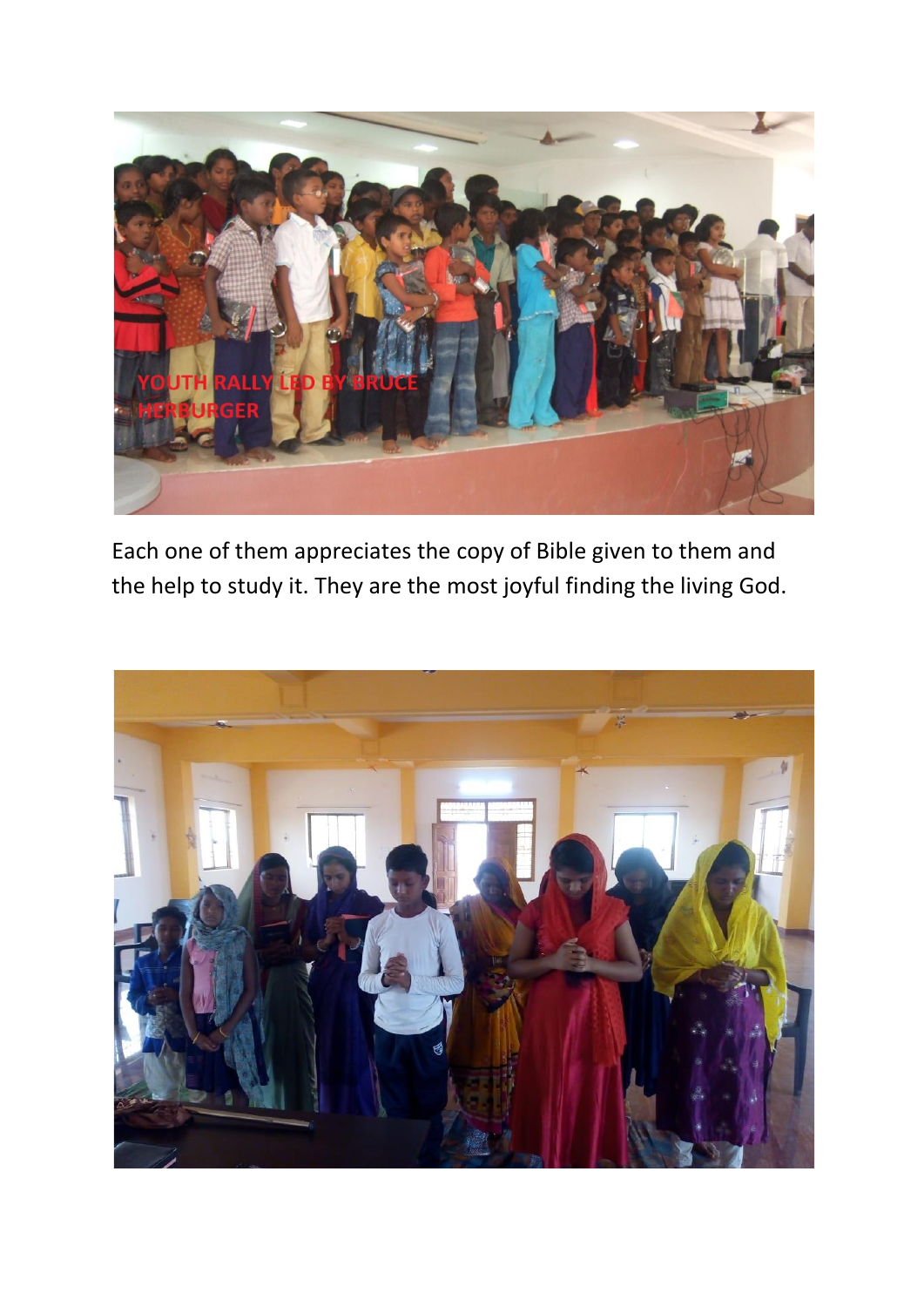

It was dark but seen the light of the world and put on Him in the



light of the torch.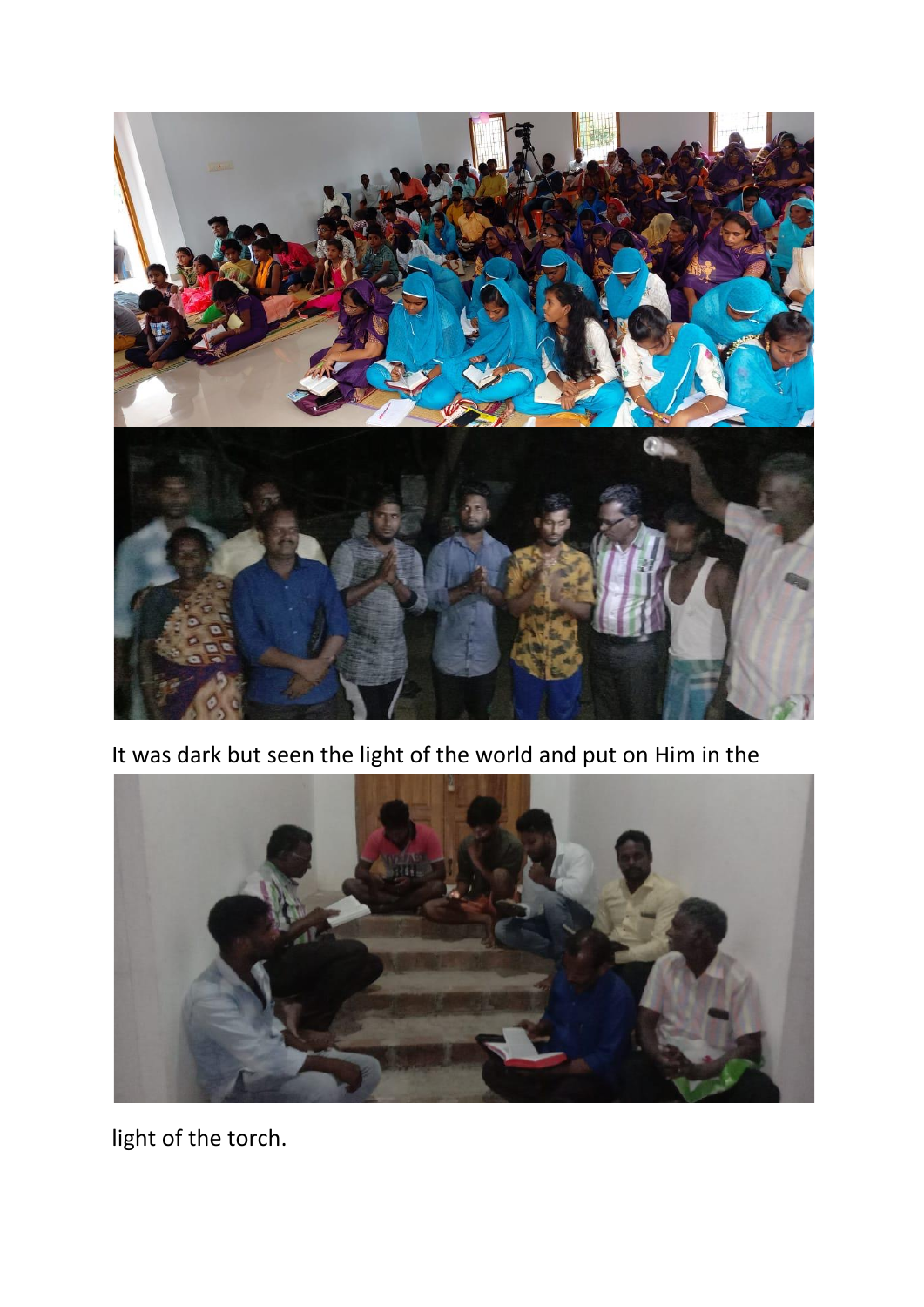Solomon was two years old when his father Hebriya and mother Pushpa came to the Bible college for studies. After 3 years of study they have gone back to Odisha for the preaching. The nest 3 years we sent a little support for their family to live on. Because our incoming contribution went down we had to stop that support. Hebriya took up a job as a security guard in a company. His job required of him to be in the company 24x7. He didnt have time to share the good news. He resigned from the job and preached full time. The whole family starved for months because it was a new place and no one to support them financially. One of those days I was working close to their town. The 19 year old solomon came to see me. I have asked him what is doing. He told me the jobs available around there was only for people who have some skills. All three were happy to come back to chennai. God's help we sent solomy to the computer school. After 6 months of training he got a nice job in Chennai and got married.



solomon earns to feed the family. Hebria died of covid-19.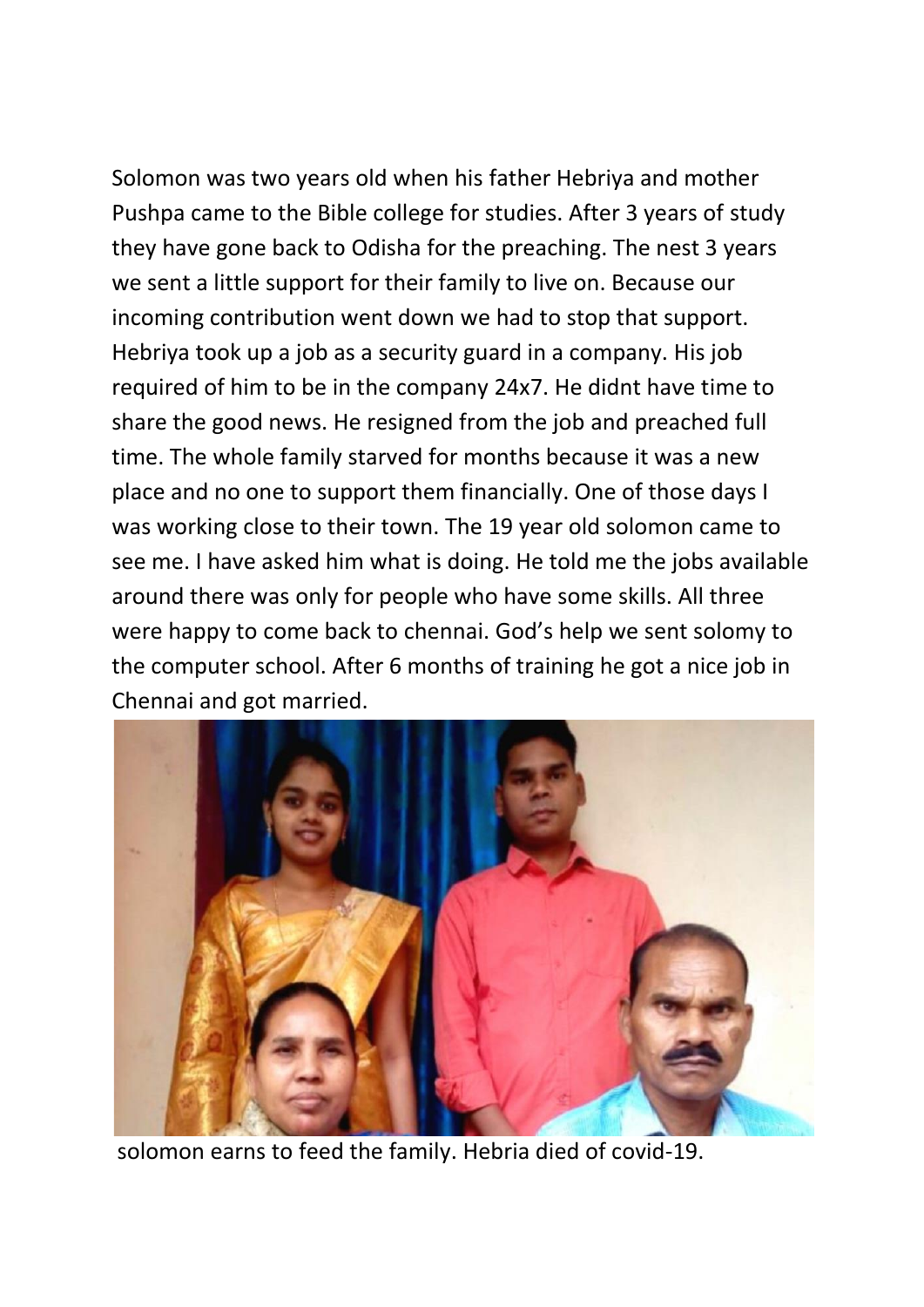Many of the young people don't have much money to spend on their wedding when they get married. Some struggle to find the money to pay for the ones officiating and registering the wedding. They neither



have the money to rent a wedding hall. We offer our facility to them for no rent. Our co workers do the song leading and scripture reading. As a marriage licence holder with the government of Tamil Nadu I officiate the marriage and register it for no change. 682weddings officiated so far. They do not forget the people who